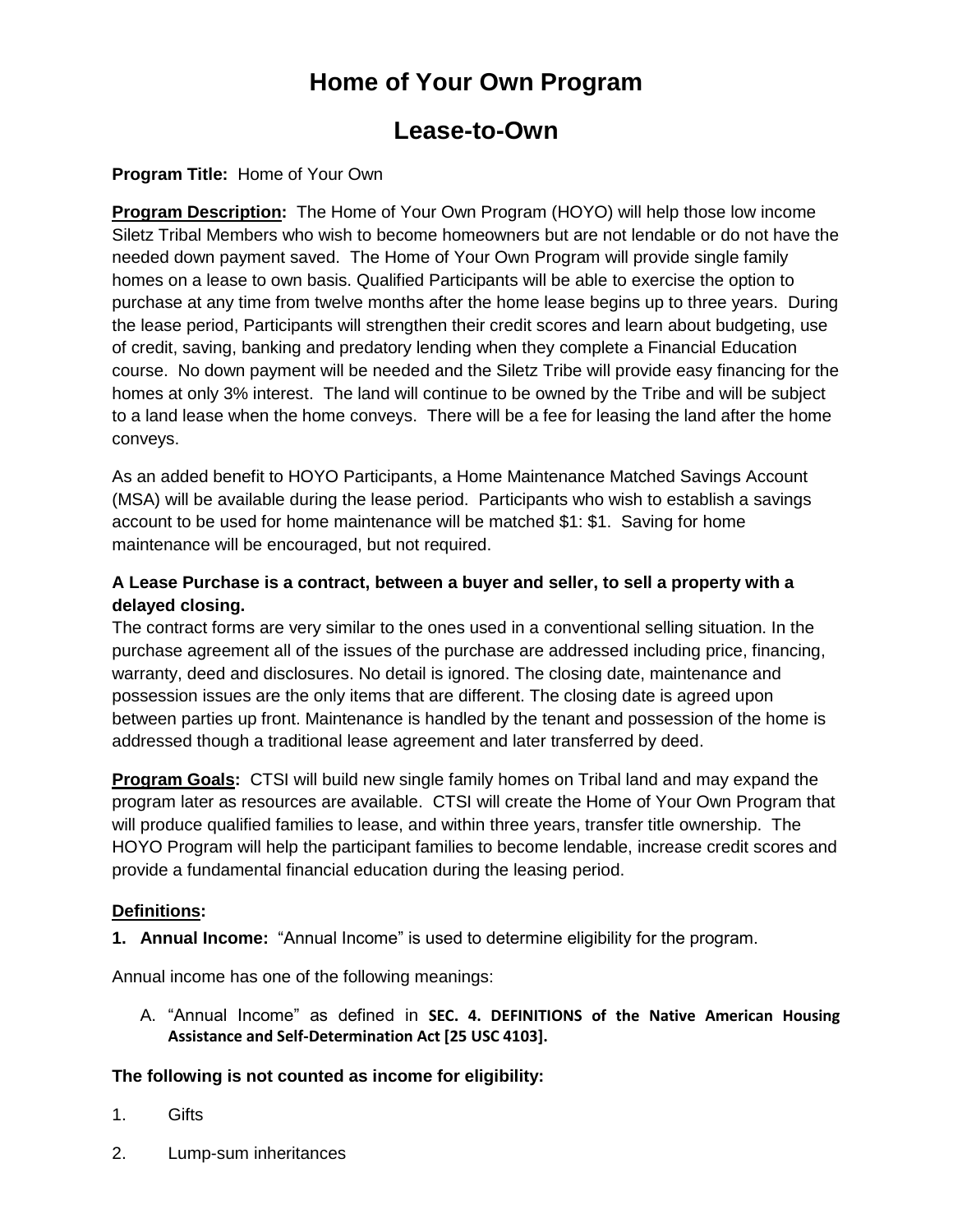3. Veterans Benefits received by a family for service-related disability pursuant to Paragraph (9) of Section 4 of the Native American Housing Assistance and Self-Determination Act of 1996 (25 USC 4103(9)).

### **2. Adjusted Income:**

"Adjusted Income" is used to determine monthly payments that STHD will charge.For purposes of computing homebuyer payments, "adjusted income" means annual income remaining after excluding the following:

A. \$480.00 for each family member, other than the head or spouse, who is under age eighteen (18), disabled, handicapped, or a full-time student, (except foster children;

B. Amount paid directly by the family for child care for family members under age twelve (12) which is necessary for employment or education;

C. Excessive travel expenses for employment or education, not to exceed twenty-five dollars (\$25.00) per family per week; Excessive travel shall be considered more than thirty (30) miles between the family's home and place of work or education and will be allowed only if the person is using their own vehicle;

D. The amount of social security tax that is deducted from the wages of any member of the tenant's or homebuyer's household, who is 18 or over and whose wages are being counted in determining the amount of rent or house payment;

E. \$400.00 for an elderly or disabled family, where the head or spouse is either sixty-two (62) years of age or older, disabled, or handicapped;

F. The amount by which three percent of the annual income of the family is exceeded by the aggregate of:

- Medical expenses, in the case of an elderly or disabled family; and
- Reasonable attendant care and auxiliary apparatus expenses for each family member who is a person with disabilities, to the extent necessary to enable any member of the family (including a member who is a person with disabilities) to be employed.

G. The amount of any earned income of any member of the family who is less than 18 years of age; or

H. The amount of child support directly paid by the family for children residing outside the household as confirmed through third-party verification.

## **3. Drug Related Criminal Activity:**

The term "drug related criminal activity" means the illegal manufacture, sale, distribution, or use of a drug, or the possession of a drug with intent to manufacture, sell, distribute or use the drug as defined in 24 CFR §5.100.

#### **4. Elderly Family and Near Elderly Family:**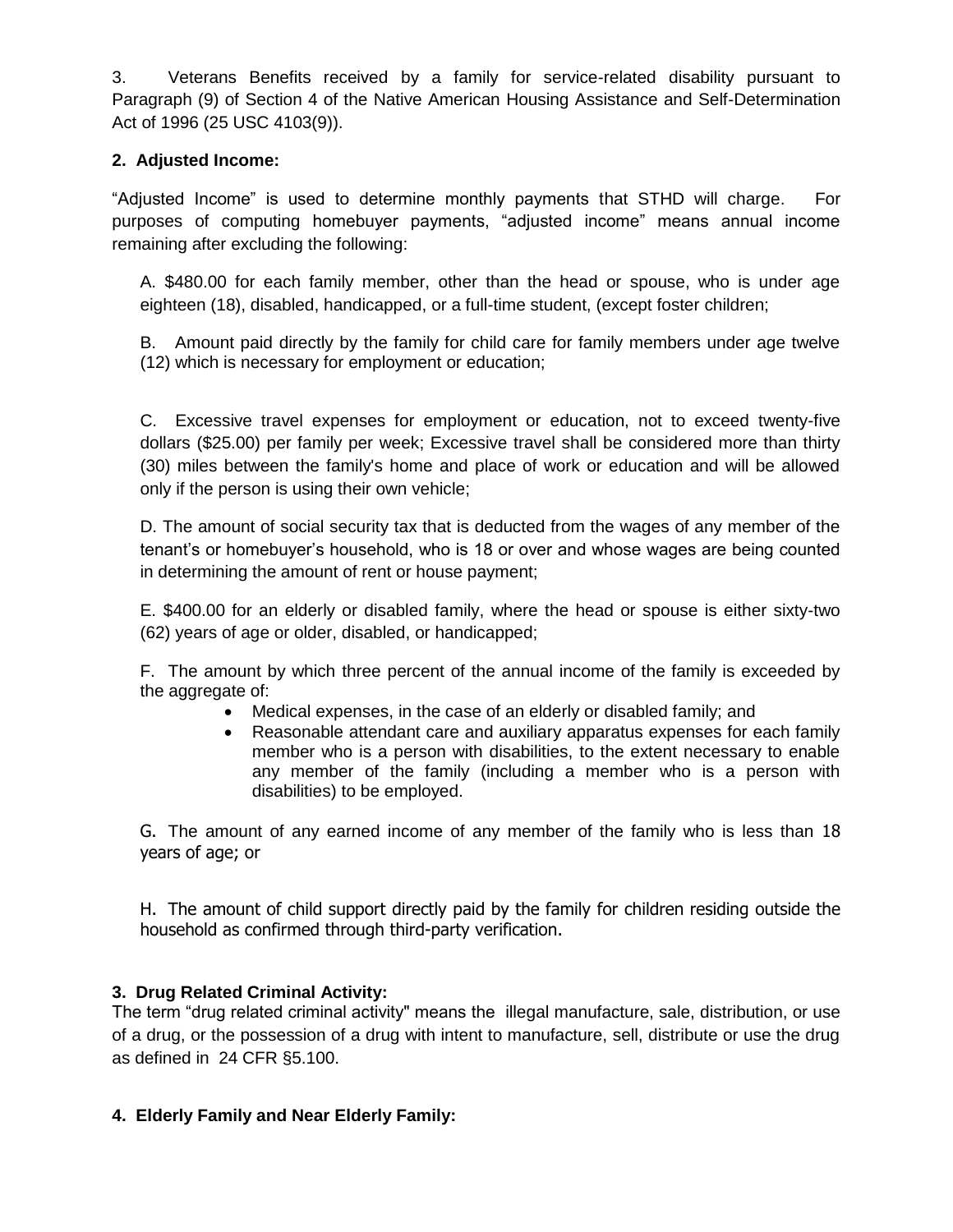The term Elderly Family means a family whose head of household is an enrolled member of the Confederated Tribes of Siletz Indians and is at least 62 years of age.

The term Near-Elderly Family means a family whose head of household is an enrolled member of the Confederated Tribes of Siletz Indians and is at least 55 years of age.

### **5. Family:**

The term "family" includes a family with or without children, an elderly family, a near elderly family, a disabled family, and a single person.

#### **6. Immediate Family:**

For purposes of this policy, immediate family includes father, mother, son, daughter, husband, wife, brother, sister, or any other person living in the household.

#### **7. Tribal Member:**

An enrolled member of the Confederated Tribes of Siletz Indians.

### **8. Dependent Children:**

Minor or dependent children who are enrolled Siletz Tribal members.

#### **9. Low Income Family:**

"Low income family" means a family whose "Annual Income" (as defined above) does not exceed 80 percent of the median income as determined by the US Department of Housing and Urban Development.

**Terms Of The Lease:** Participants who qualify for the HOYO Program will sign a lease with an option to purchase. The terms of the lease will be

- Length of lease-12 mo to 36 mo
- Down Payment \$0
- Lease Option Fee \$0
- Lease Payment amount- set by Tribal Council resolution
- Maintenance responsibilities-tenant
- Insurance Requirement- CTSI to maintain insurance until the option to purchase is exercised.
- Purchase Price- set by Tribal Council resolution.

## **Terms Of The Purchase:**

- Purchase Price: Set by Tribal Council resolution and included in the purchase contract.
- Mortgage Loan- Provided by CTSI
- Mortgage payment amount- Set at lease contract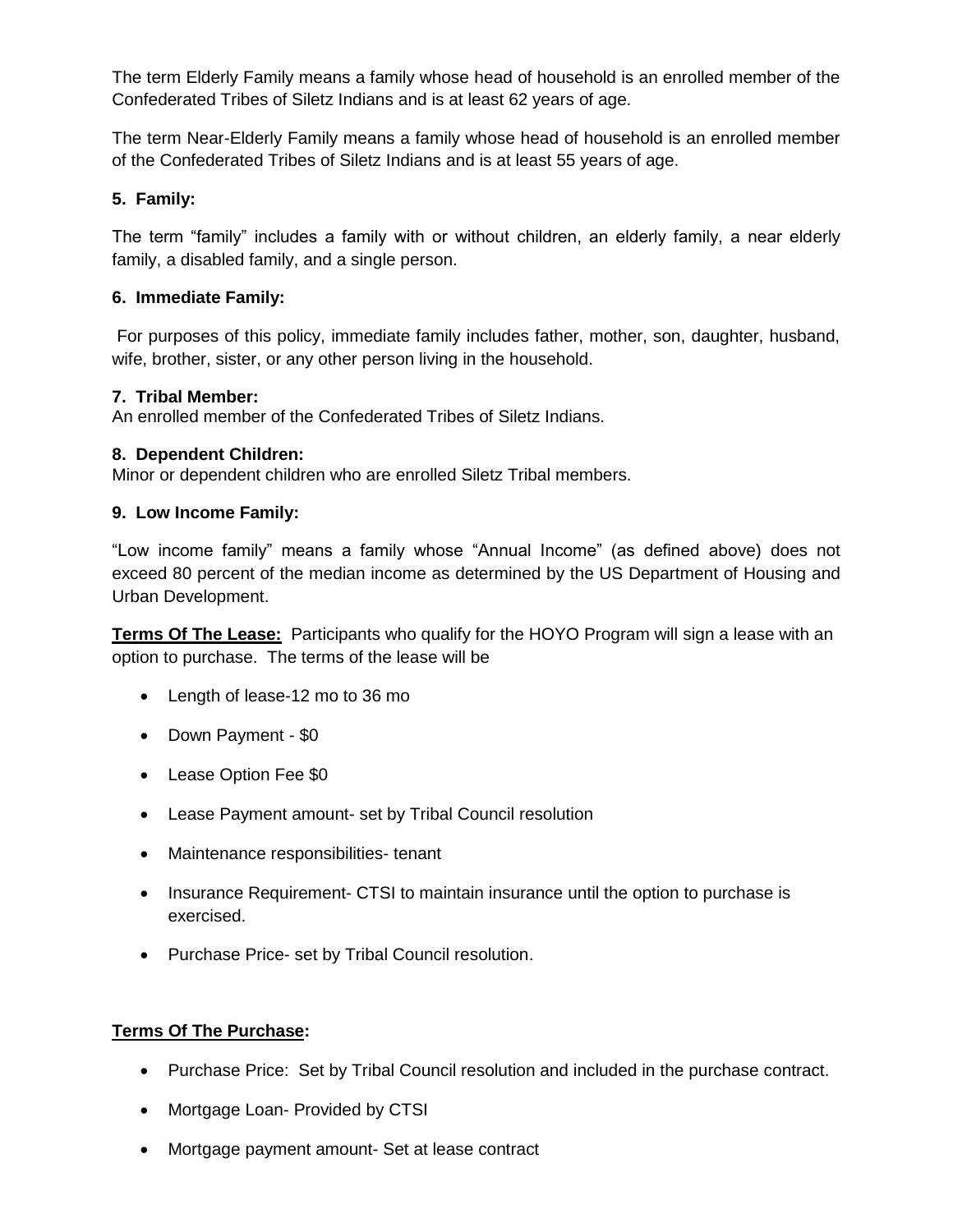- Interest rate- 3%
- Closing Costs- buyer responsible
- Insurance Responsibility- Buyer/ owner
- Maintenance and repair- Buyer/ owner

**Program Time Line:** The HOYO Program is anticipating enrolling applicants by mid-year 2012. Homes will be constructed as funding is available through the Indian Housing Block Grant and other sources.

**Target Population:** Low-income Siletz Tribal Members, who have a source of income that will support a lease payment, and eventually, a mortgage payment.

### **Eligibility Qualifications:**

- Enrolled Siletz Tribal Member
- Household Income must be below 80% median as determined by the US Dept of HUD
- Household income must be adequate to support the given lease payment and the eventual mortgage payment at the time the applicant is accepted to the HOYO Program without exceeding 30% of annual income. Proof of income level must be supported by the most recent paystubs, tax returns, social security statements, 1099's, etc. Applicants may not be current homebuyers or homeowners.
- Household income must remain adequate thought the course of program participation, see program disenrollment section
- Participants must be able to enter into a legal contract
- Participant may not have any past due debts to the Confederated Tribes of Siletz Indians
- Must complete an approved Financial Education Class series

## **Program Disenrollment**

- If a household's income drops so the payment cannot be made without exceeding 30% of adjusted household income, the housing department will have the following options:
	- 1. Revise the contract and refinance the mortgage provided the loan period does not exceed 30 years; and only if the borrower has successfully made timely payments. The refinancing option may only be exercised once and the STHD is not required to initiate if there exists a history of late payments; or
	- 2. The household may be granted six months to increase income to level or be required to transfer to rental unit if income level remains insufficient at the end of six month period; or
	- 3. Terminate the purchase contract.

#### **Community Responsibilities**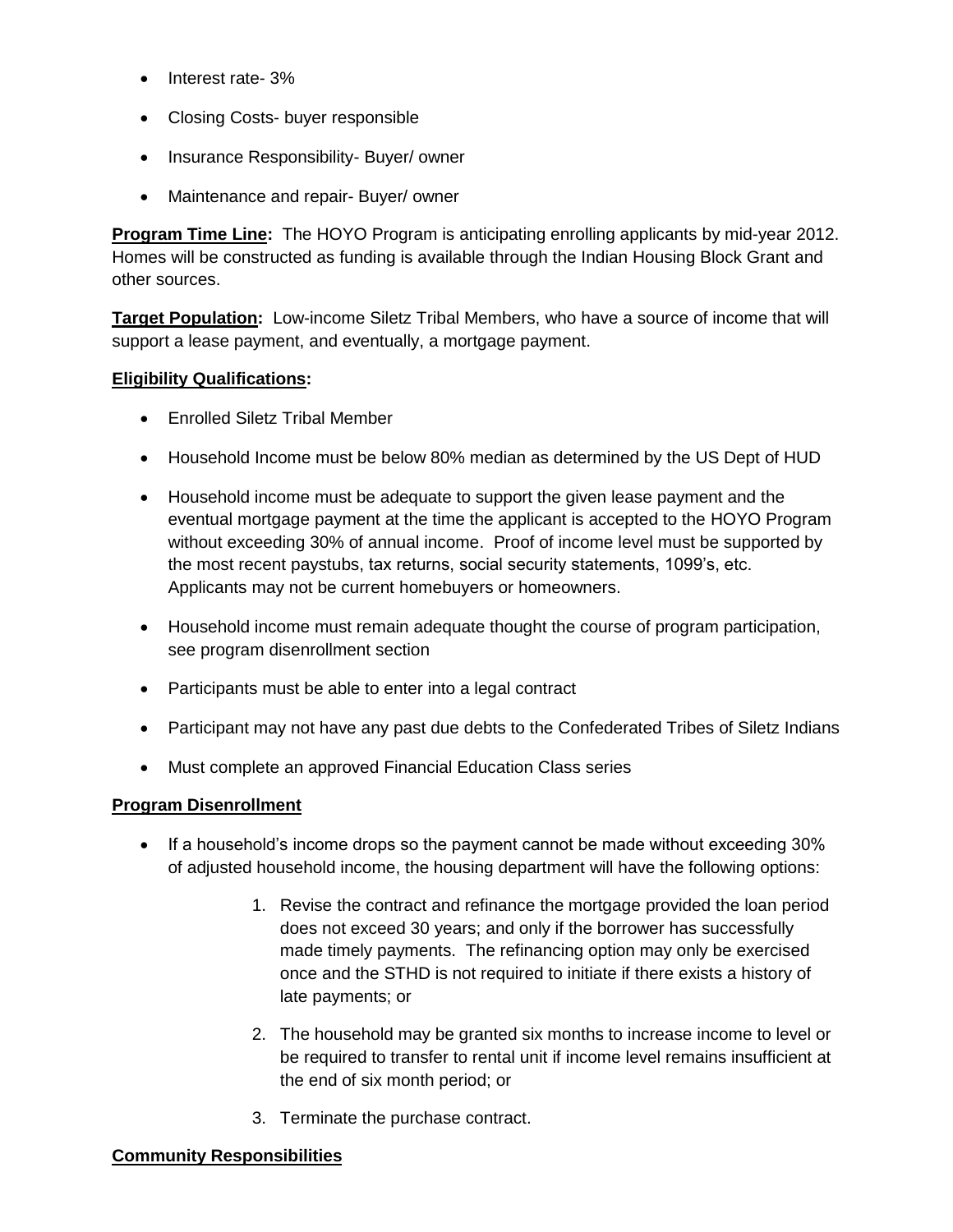The homebuyer or renter must agree to cause all family members or other persons who are on the premises with his/her consent to conduct themselves in a manner that will not disturb his/her neighbors' peaceful enjoyment of their accommodations and will be conducive to maintaining the project in a decent, safe and sanitary condition. Disturbances are causes for termination of a lease/purchase agreement or rental dwelling lease.

The homebuyer or renter must agree that he/she and any member of his/her household or guest shall not engage in criminal activity, including drug-related criminal activity. Such criminal activity shall be cause for termination of the lease/purchase agreement or Rental Dwelling Lease.

## **Terminations**

Homebuyer Initiated The homebuyer must provide at least thirty (30) days notice in writing to STHD of their intent to vacate the unit and terminate their agreement. STHD may hold the homebuyer responsible for the required monthly payment for the period the home is vacant, not to exceed sixty (60) days from the date of the notice or from the date of move-out, if no notice was given. Move-out date shall be determined as the date keys are returned to the STHD office or such date as determined by STHD.

STHD Initiated The Notice of Termination shall contain the reasons for termination including the specific provision of the agreement violated and the specific action of the individual who violated it. A notice to vacate will be issued to each individual receiving the notice of termination. The following time frames for evictions will be adhered to, however, based on the process involved, these may fluctuate:  $\blacksquare$ 

- 1. Thirty (30) days from the date of notification.
- **2.** 24-hour notice for behavior that threatens the life, health, or safety of other residents or STHD staff, including drug activity.
- **3.** The homebuyer shall turn his/her keys over to the Housing Director upon vacating.

If homebuyer(s) fail or refuse to vacate the premises within these time frames, STHD shall enforce the Termination by filing a Complaint for Eviction in Tribal court.

**ONE STRIKE POLICY:** STHD will not offer an opportunity to cure violation of lease or occupancy agreement in the event of serious or repeated or continuing violations.

A serious violation justifying immediate termination of tenancy without need to offer opportunity to correct, is any activity, engaged in by the resident, any member of the household of the resident, or any guest or other person under the control of the resident, that:

- A. Threatens the health or safety of, or right to peaceful enjoyment of their premises by, other resident or employees of the owner or manager of the housing.
- B. Threatens the health or safety of, or right to peaceful enjoyment of their premises by, person residing in the immediate vicinity of the premises: or
- C. Is criminal activity (including drug-related criminal activity) on or off the premises.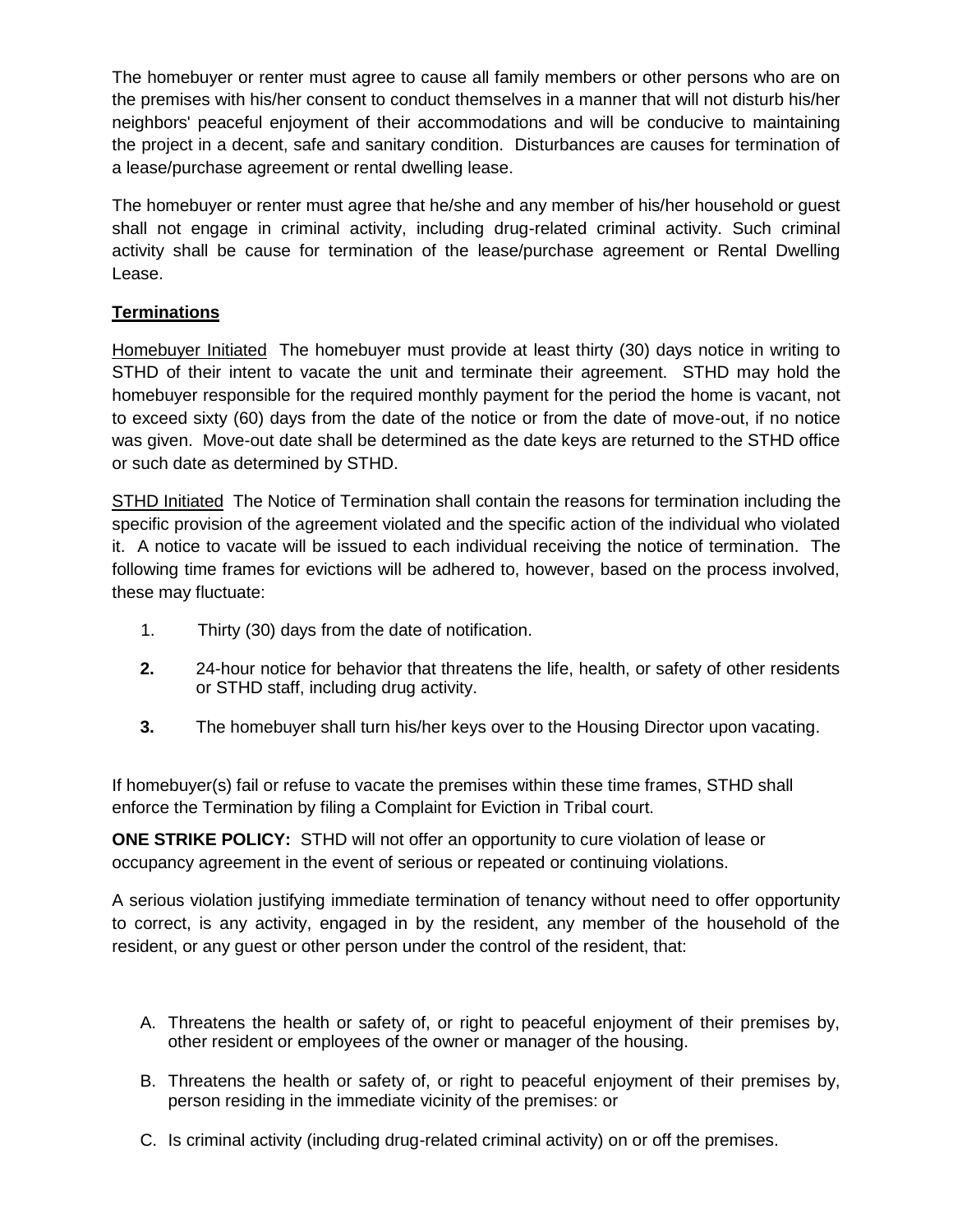D. Other violations not promptly cured and kept cured will be grounds for termination.

## **Housing Department Appeal And Complaint Process**

1. Right to Appeal:

Any family which is determined not to be eligible to participate in homebuyer activities, any family that is denied admission and any family whose occupancy is terminated shall be advised of the right to appeal such action or decision, and will be advised of the right to examine any relevant documents, records, or regulations directly related to the action prior to a hearing or trial. Such review shall not include documents and records containing confidential information regarding other applicants or occupants. Upon filing of a written request as provided herein, a complainant shall be entitled to an opportunity for hearing.

### 2. Definitions

A. "Complainant" means an applicant, tenant or participant in a HUD assisted or NAHASDA assisted Housing Project operated by STHD whose rights, duties, welfare, or status are adversely affected by STHD action or failure to act and, who files an Appeal or Complaint with respect to such action. ("Complainant" may hereinafter be referred to as "you".)

B. "Appeal" or "Complaint" means any dispute with respect to STHD action or failure to act pursuant to a lease or Mutual Help and Occupancy Agreement or CTSI Housing Department regulations, policies, or procedures which affects the rights, duties, welfare or status of the complainant.

#### 3. Exclusions

Appeals or complaints based upon the following are excluded from the grievance procedure:

- A. Any termination based upon activity that threatens the health or safety of, or right to peaceful enjoyment of the Indian housing development by, other residents or employees of the owner or manager of the housing; or
- B. Any termination based upon criminal activity (including drug-related activity) on or off the premises of the Indian Housing development.

These "24 hour" terminations will proceed to an eviction if the home-buyer/renter does not vacate in the 24 hour period, and will be heard in the Tribal Court.

#### **Informal Dispute Resolution:**

If the STHD makes a decision that would be subject to appeal, the staff member who made the decision will attempt to informally resolve.

While informal resolution is encouraged, it does not affect the time limits to formally complain, grieve and appeal. Appeals must be filed within 10 days from the date of the initial decision. Administrative remedies must be exhausted, and you cannot skip a step in the formal process.

## **Formal Dispute Resolution:**

#### **1 st Step: Review by Housing Director**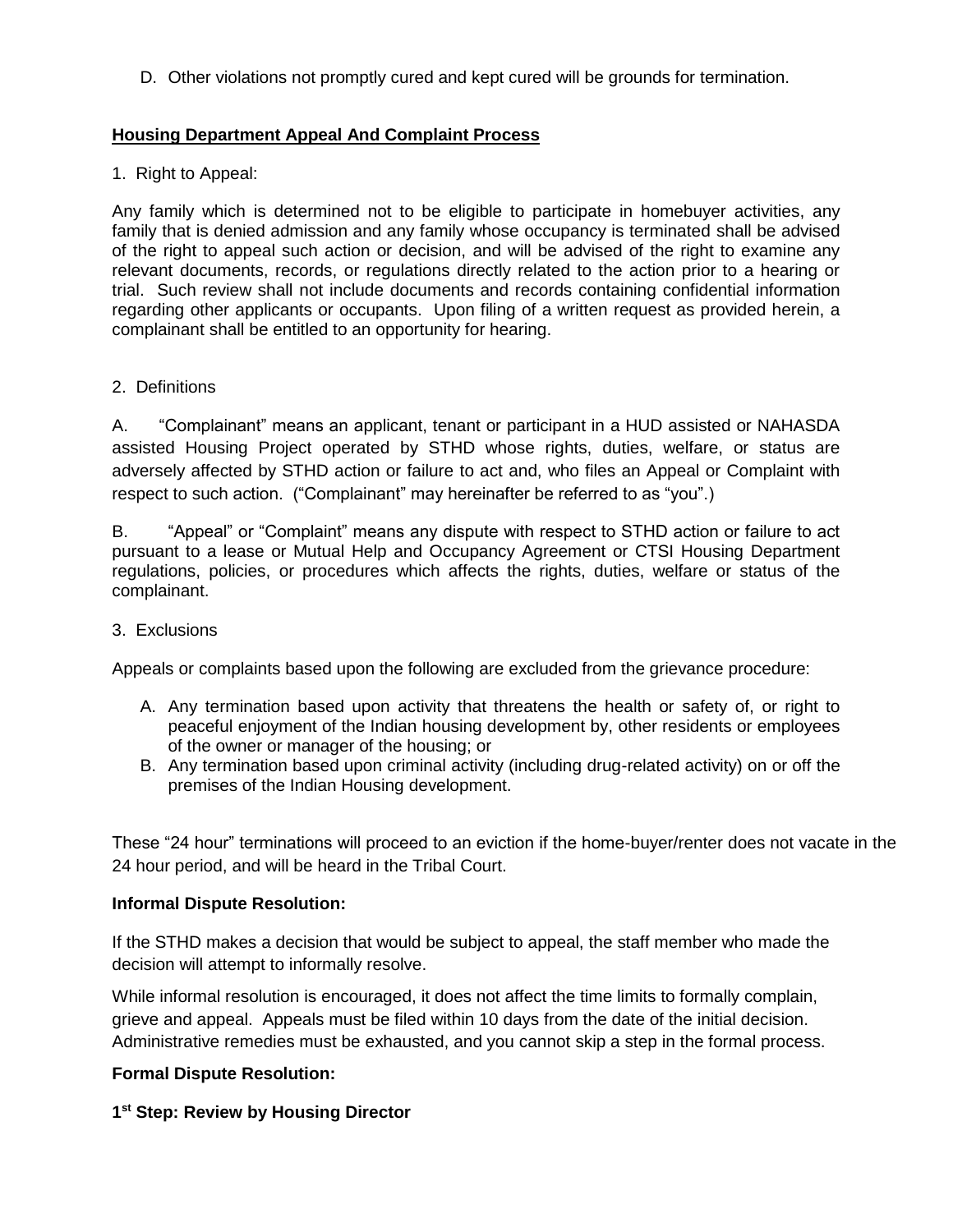If STHD staff cannot informally resolve the issue, the Housing Director will review your case and respond in writing within 20 days. No particular form is required to do this as long as the compliant or grievance: (1) is in writing and is signed by the party or his or her spokesperson or attorney; and (2) is actually delivered to the Housing Department within the 20 day time period. The Housing Director will review your case and respond in writing within 20 days.

#### **2 nd Step: Review by Housing Committee**

If the Housing Director denies your appeal, or if the initial decision was signed by the Housing Director, you have the right to appeal to the Siletz Tribal Housing Committee in writing within 10 days from the date of the Housing Director's decision. The decision of the Housing Committee shall be the final administrative decision of the Tribe.

No particular form is required to do this, as long as the complaint or grievance: (1) is in writing and is signed by the party or his or her spokesperson or attorney; and (2) is actually delivered to the Housing Department within the 10 day time period. Additional information or documentation may be included with your appeal if submitted at least three working days prior to the hearing. If an appeal is filed with the Housing Committee STHD staff will notify complainant of the date and time of the meeting.

Complainant may choose to have Housing Committee review without disclosure of Complainant's name.

#### **3 rd Step: Tribal Court**

If you disagree with the Housing Committee decision on a non-termination action, you have the right to appeal to the Siletz Tribal Court within 20 days from the date of the response from the Siletz Tribal Housing Committee. However, if the Housing Committee decision is to uphold your termination, the STHD will file an eviction action against you in Tribal Court, and you will be able to challenge that decision in your response to the eviction case.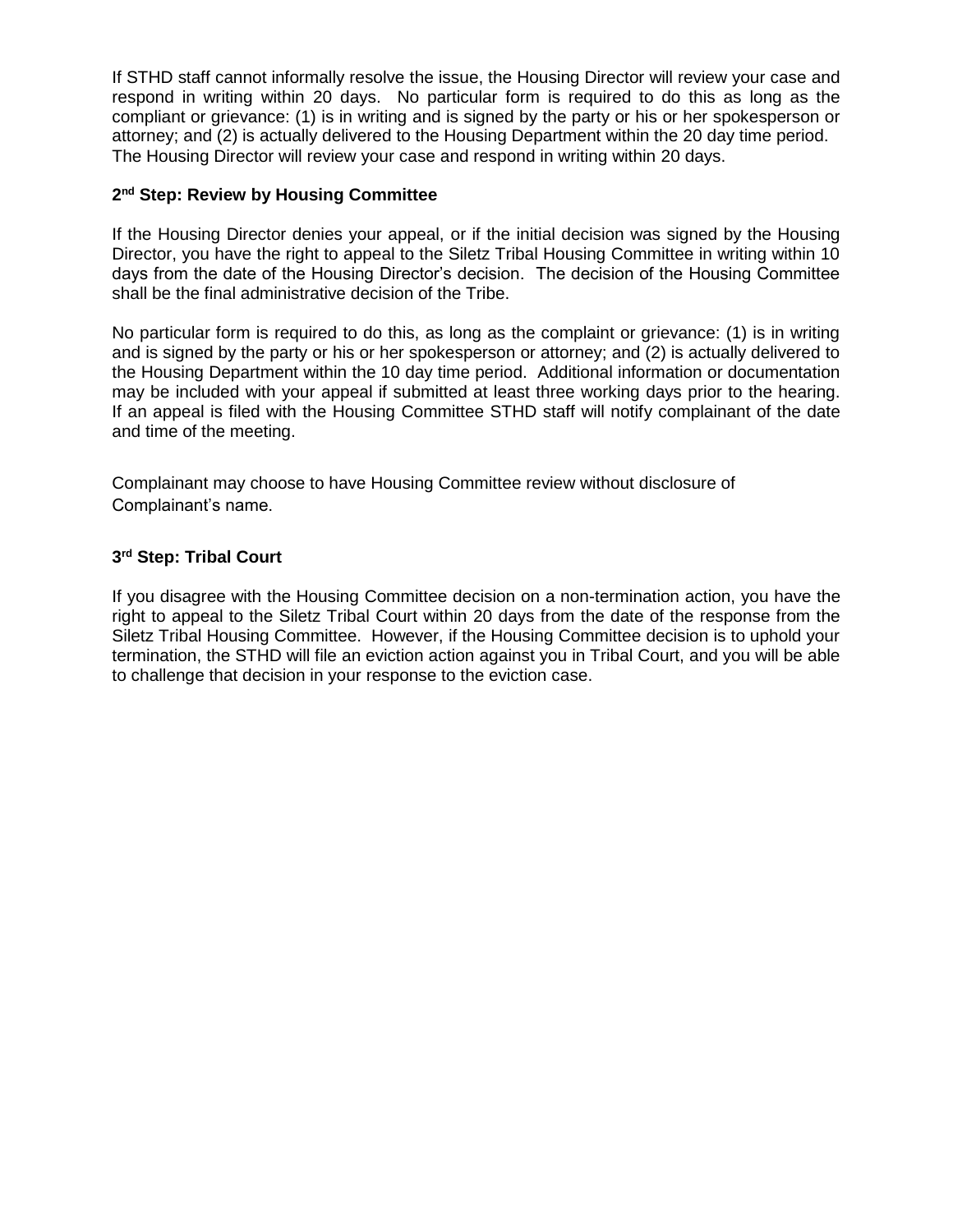# **Program Process for Participants:**

(verbiage for marketing handout and/ or website)

**Step One: [Apply.](http://www.communityempower.com/lto/Consumer_Registration_Form_62011.pdf)** In order to get started, you must apply to find out if you qualify for the program. After submitting your application and all required documentation, a counselor will contact you to inform you of your qualification status and next steps.

**Extep Two: Sign Your Lease And Move-In.** After you sign your lease-purchase agreement, and pay first month's rent, you'll get the keys to your new home! Move-in and start enjoying your new living space. Your lease period may be anywhere from 12-36 months, depending on your needs.

**Extep Three: Improve Your Financial Knowledge.** During your lease period, you will enroll in a financial education class series. These classes will help you understand how credit works, build a budget, review your credit report and correct credit issues and design a financial action plan. Your action plan will help position you to get ready to exercise your lease option and transition into homeownership.

During the lease period you will also be given the opportunity to enroll in a Home Maintenance Matched Savings Account (MSA). The purpose of the MSA will be to establish a habit of saving and help you save for home maintenance after you become the homeowner. Participants will be allowed to save during the lease period for their MSA's. Any money you save in your MSA will be matched \$1 to \$1. You will be able to save up to \$1000 per year in your MSA.

**Extep Four: Become The Homeowner.** By the end of the lease period, you will have worked diligently to be able to achieve a mortgage loan. If you make all your lease payments on time, and meet the assumption guidelines, you'll be eligible for a mortgage loan and become the homeowner. At this point, you will no longer make a lease payment, instead you will pay the mortgage payments directly. You will have all the rights and responsibilities of homeownership!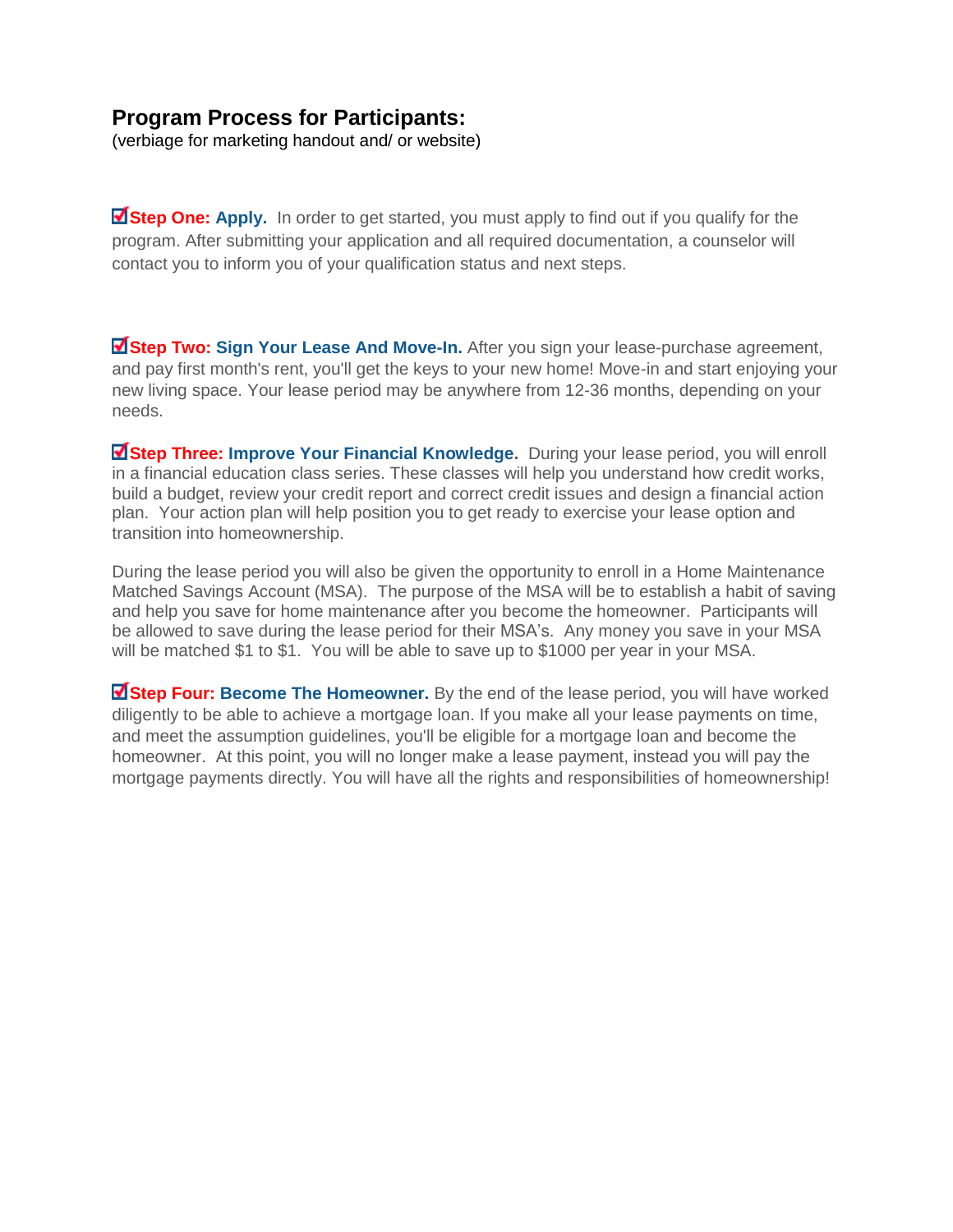**Components of the Home of Your Own Program**

Participant Recruitment and Selection Application Process Assessment **Orientation** Optional Matched Savings Account Program for Home Maintenance Lease Exercise of Option to Purchase

## **1. Participant Recruitment and Selection**

- A. Marketing through existing programs is an especially effective way to recruit. For the initial selections, the HOYO will first be presented to current Mutual Help wait list clients that qualify and then to all Siletz Tribal Members.
- B. Suggested means of recruitment:
	- $\triangleright$  Initial selections may include qualified applicants on the current Homeownership waiting list.
	- $\triangleright$  Flyers
	- $\triangleright$  Market through your existing programs; referrals from staff
	- $\triangleright$  Announcements and articles in all Tribal Newsletters

## **2. Application Process**

During the recruitment period applications will be accepted. Individuals wishing to be considered for the program will complete an application form and turn in the required supporting documentation. The application and documentation will supply the information needed to determine baseline eligibility. All information stated in the application must be verified. Applications should be available in Tribal offices and online.

Baseline eligibility must be met before moving to the next phase of the HOYO. Baseline eligibility requirements are as follows;

- Enrolled tribal member of the Confederated Tribes of Siletz Indians
- Must be able to legally enter into a binding contract
- Household income at or below the maximum allowed income limit and may not exceed 80% of median income level in accordance with the Native American Housing Assistance and Self-Determination Act of 1996 and determined by the US Department of HUD. Household income is later verified during the assessment stage.
	- $\triangleright$  Household is defined as all individuals who share use of a dwelling unit as primary quarters for living and eating separate from other individuals. Household members may be verified through federal tax returns, receipt of mail at such address or any other documentable avenue.
- Household income must be adequate to support the given lease payment and the eventual mortgage payment at the time the applicant is accepted to the HOYO Program without exceeding 30% of adjusted household income. Income level must be verifiable for the two years immediately preceding application date. Must have positive landlord references
- Must have or be able to establish reasonable credit by the end of the lease term
- May not be a current homeowner.
- May not have any past due debt to the Confederated Tribes of Siletz Indians
- Must complete an approved Financial Education Class series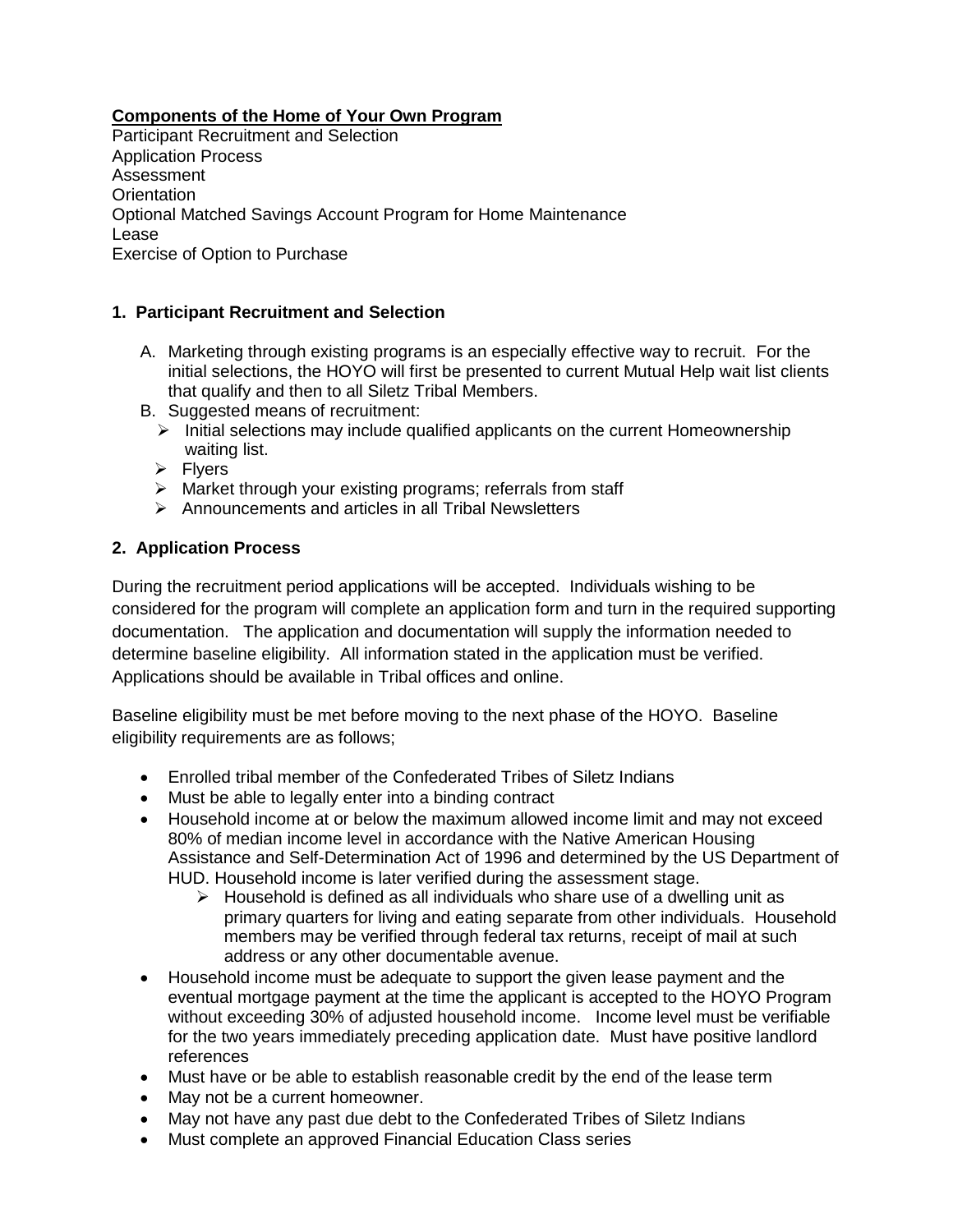Also to be noted during the Application Process;

- One enrolled tribal member per household is eligible to participate in the HOYO Program
- The Case Manager will work with the applicant in filling out the Application Form, if needed.
- All applications will be kept on file. Inactive, declined or withdrawn applications should be kept for a period of at least three years.
- Individuals who have applied will be considered for entrance into the Program if slots become available on a first-come, first-served basis. New Participants will be brought into the Program based on the program eligibility criteria according to the order in which their applications were received.
- For the initial selection of Participants in this program, Tribal members who meet income eligibility and are currently on the Homeownership waiting list will have priority consideration.
- Participation in the MSA Program is not required, it is optional. If the Participant chooses to utilize the matched savings account, information collected from the application process can be used.
- Participation in the MSA is limited to those participating in the HOYO Program.

## **3. Assessment**

After an Applicant's eligibility is determined, a face to face interview with the Program Manager or, his/her designee, is a prerequisite for acceptance into the Program. The HOYO Program Manager shall determine acceptance into the Program.

Staff will consider elements such as motivation, responsiveness, ability to gather personal financial documents, credit issues, savings patterns, ability to open a savings account and household income. Staff will educate the applicant on the requirements of HOYO, sign initial documents and explain the timelines and availability of financial educational classes.

Here are some Guidelines for assessing Applicants' suitability for the Program:

- Individuals who demonstrate high levels of interest and motivation as well as a willingness to participate in Financial Education classes should receive priority.
- A credit report will be reviewed. Discuss any slow payments, bankruptcies, judgments or repossessions that may have occurred. If the credit blemish is misreported, discuss options with the applicant to correct the problem with the credit reporting agency.
- Self-selection is an important criterion. If an Applicant is interested in the Program and enthusiastic about the concept of asset building and saving, chances are they will make a good Participant.

Acceptance into Program – Upon completing the necessary paperwork, meeting with staff and being accepted, a letter congratulating the participant should be sent out in a timely manner.

## **4. Orientation**

The Orientation Session should cover the basic principles of the HOYO Program. The object of holding an orientation session is to familiarize participants with each other, discuss program requirements, and to discuss the optional matched savings program.

## **5. Optional Matched Savings Account Program for Home Maintenance**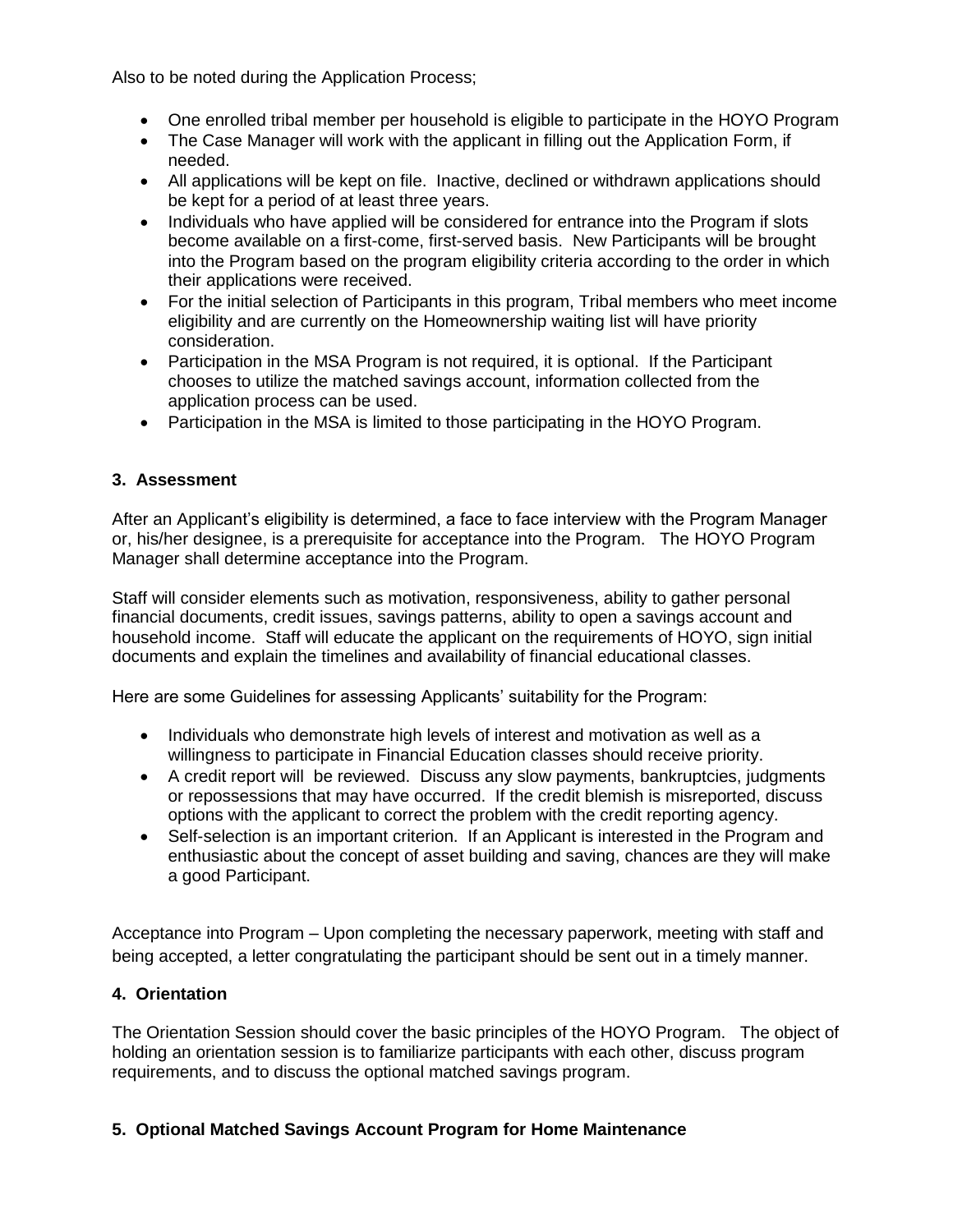If HOYO participants wish to start the matched savings program. Guidelines are as follows;

- Deposits into the matched savings program are to be in equal amounts. No lump sum deposits, increases or decreases will be allowed.
- The savings period will end when the lease period ends. The savings period will start after the Participant has been formally accepted into the HOYO Program.
- The maximum matched savings amount per month will be \$83.33 and the maximum allowable per year will be \$1000.
- There is no minimum allowable amount
- Participants are allowed to make two deposits per month
- Withdrawals from the account will not be allowed during the savings period
- If a participant misses more than three deposits they will be exited early from the matched savings program. Early exits will receive the entire sum of their deposits however they will not receive any matching funds.
- If the Participant exits from the HOYO Program and does not transfer title, they will automatically be exited from the MSA program. Early exits will receive the entire sum of their deposits however they will not receive any matching funds.

Upon completion of the HOYO Program and the Matched Savings Program Participants may request a disbursement from the account for any repair, maintenance or improvement to their HOYO home. Guidelines for disbursements are as follows:

- Disbursements must be at least \$100 or more
- Disbursements must be made payable to the vendor and cannot be made payable to the **Participant**
- All funds must be disbursed within one year of program completion.

#### **6. Lease**

After being accepted into the HOYO Program the participant will be required to sign a lease describing the terms and conditions of the lease with an option to purchase.

- Purchase price is set by Tribal Council resolution..
- Utilities are the responsibility of the tenant
- Maintenance and repair are the responsibility of the tenant
- Annual unit inspections are required
- Lease term between 12 months up to 36 months and must be included in the lease
- Household composition and income- the household is qualified at the time of entry into the HOYO program.